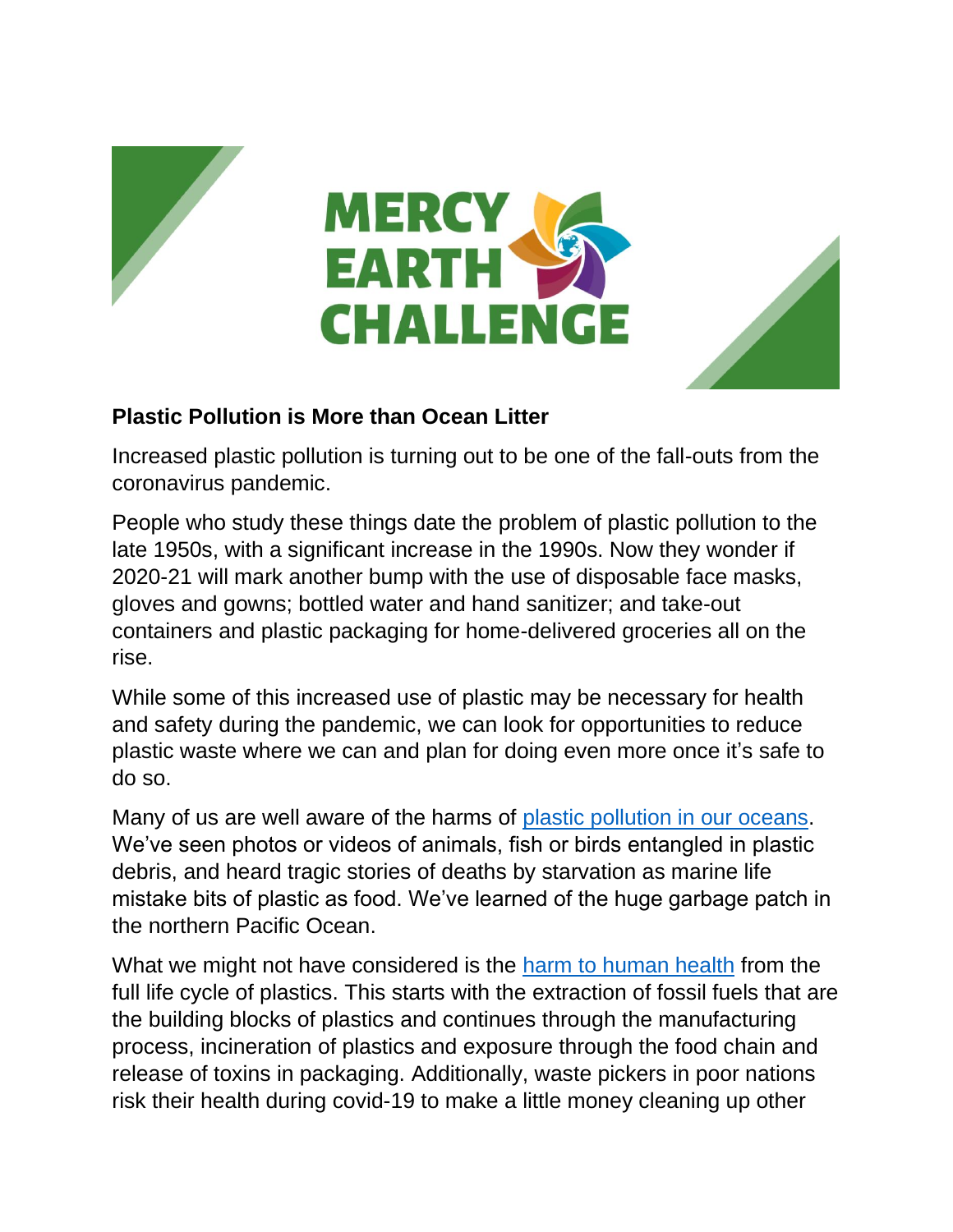people's trash and keeping their communities free from litter. This [four](https://www.storyofstuff.org/movies/plastic/how-plastic-production-pollutes-small-towns/)[minute video](https://www.storyofstuff.org/movies/plastic/how-plastic-production-pollutes-small-towns/) from the Story of Stuff series illustrates the impacts of plastics manufacturing on small towns in Texas. (You can use the settings to add Spanish sub-titles.)

## What can we do?

- Consider tips for plastics alternatives and re-use of plastics in our [Plastics: Beyond Convenience calendar.](https://www.sistersofmercy.org/get-involved/advocate-for-social-justice/mercy-earth-challenge/plastics-beyond-convenience/) Many of the ideas come from Mercy sisters, associates and friends.
- Get busy making eco-bricks from two-liter plastic bottles. A student at Holy Cross School in the Philippines explains how in the article and p photo below. The school has used the finished products to edge their gardens and to build a waiting shed for students. Others have used eco-bricks to create furniture – and In Thailand, they have been used to construct a whole school!
- Advocate for bans on or small fees for plastic bags, straws and plastic foam-based take-out containers in your community.
- Follow efforts to implement a [global agreement on plastics](https://reports.eia-international.org/globalplastics/global-convention/) through the United Nations Environment Assembly this year and next.

Are you ready to commit to reducing plastic throughout 2021? Email us at [justice@sistersofmercy.org](mailto:justice@sistersofmercy.org) to tell us what specific change(s) you will make in your lifestyle and/or how you will advocate for systemic change. We will ask again at the end of this month, and share later this year all the ways that Mercy is embracing this commitment.